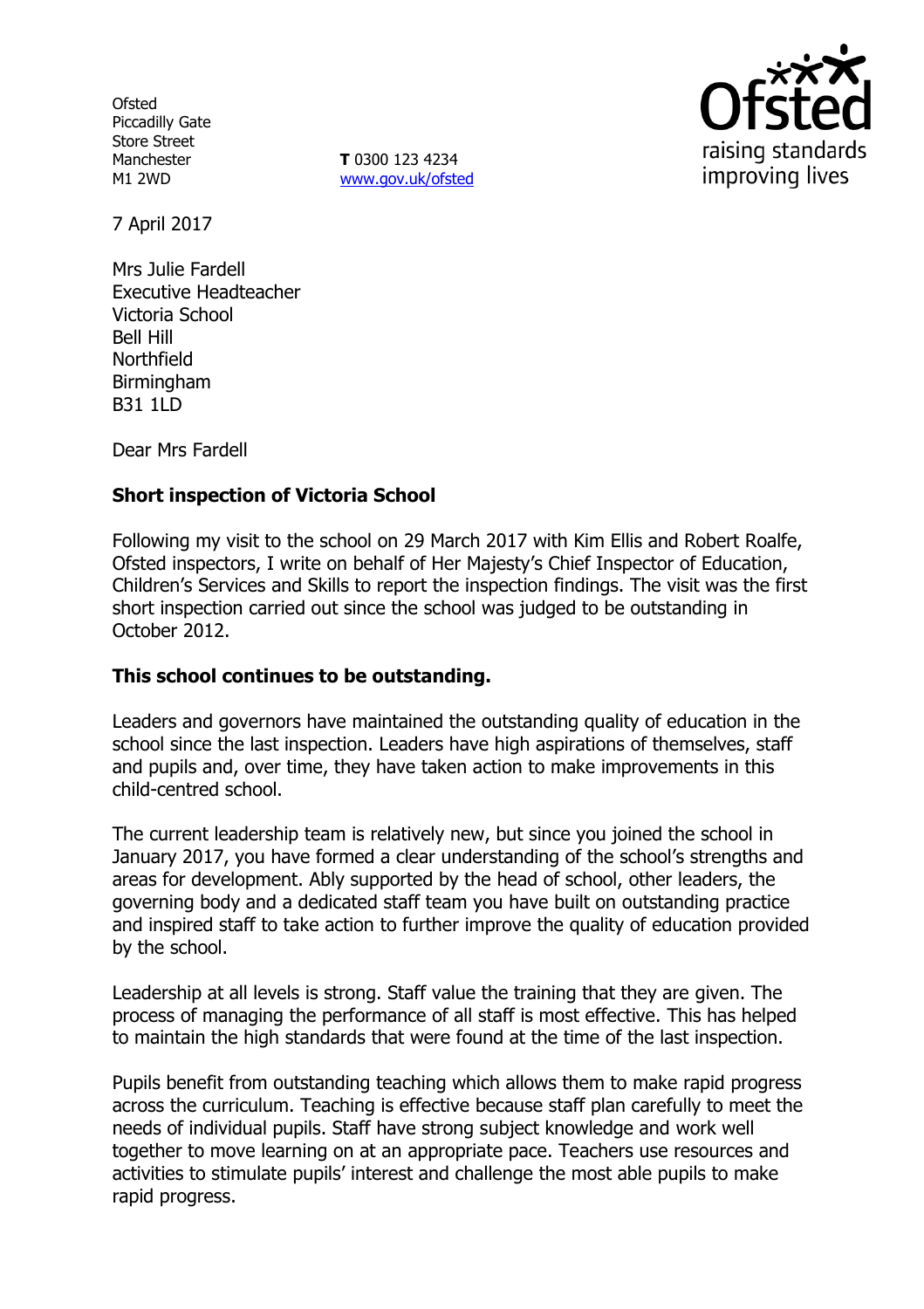

All staff help pupils to improve their communication. They model good use of spoken English and use signing and symbols well. Pupils of all abilities are encouraged to make their views known. Learning often has a purpose beyond the classroom. For example, pupils are taught to use kitchen equipment safely and their confidence in using numbers is developed through solving mathematical problems while taking part in activities such as tenpin bowling. Tasks such as this help to promote high levels of enthusiasm for participation and a commitment to learning.

However, not all teaching in the school matches the exceptional quality of the best. Occasionally weaker planning results in less effective teaching. Leaders have identified the need for further training and support to put this right.

Leaders have effectively addressed the area for improvement identified at the time of the previous inspection. Victoria College, a provision for learners aged over 19 who have profound and multiple learning disabilities, was added to the campus after the last inspection. This has helped leaders develop a more cohesive 14 to 19 offer on the school site. A variety of resources and activities are now used to promote effective learning in improved accommodation for older learners in the school. However, leaders acknowledge that the range of accreditation and the curriculum offer for secondary aged pupils needs to be developed further.

Pupils thrive in an atmosphere of dignity and respect. They are happy and feel listened to. Pupils enjoy positive relationships with each other and staff. They are courteous and collaborate well with others in lessons and during social time. Positive behaviour is actively promoted by staff and effective and consistent action is taken to manage the behaviour of those who find it more difficult to behave well. Pupils believe that that are treated fairly. Sanctions are used appropriately but infrequently and there have been no exclusions since before the last inspection.

Parents are extremely supportive of the school. Almost all parents whose views were shared with inspectors would recommend the school. Communication between staff and parents is regular and of a high quality. A very large majority of parents strongly agree that their child is well taught and makes good progress at the school. Parents believe that leadership and management is of a high quality and that staff make sure that pupils are well behaved.

Governance is strong. Governors are committed to ensuring that the school continues to provide an outstanding quality of education for the pupils and they possess the skills, knowledge and understanding to hold leaders to close account. They offer appropriate support and challenge to leaders and they know what the school does well and what it needs to do to improve further. Governors have played a significant role in maintaining the very high standards in the school.

## **Safeguarding is effective.**

The leadership team has ensured that all safeguarding arrangements are fit for purpose and records are detailed and of a high quality. Staff have a clear understanding of their responsibilities with regard to keeping pupils safe. As they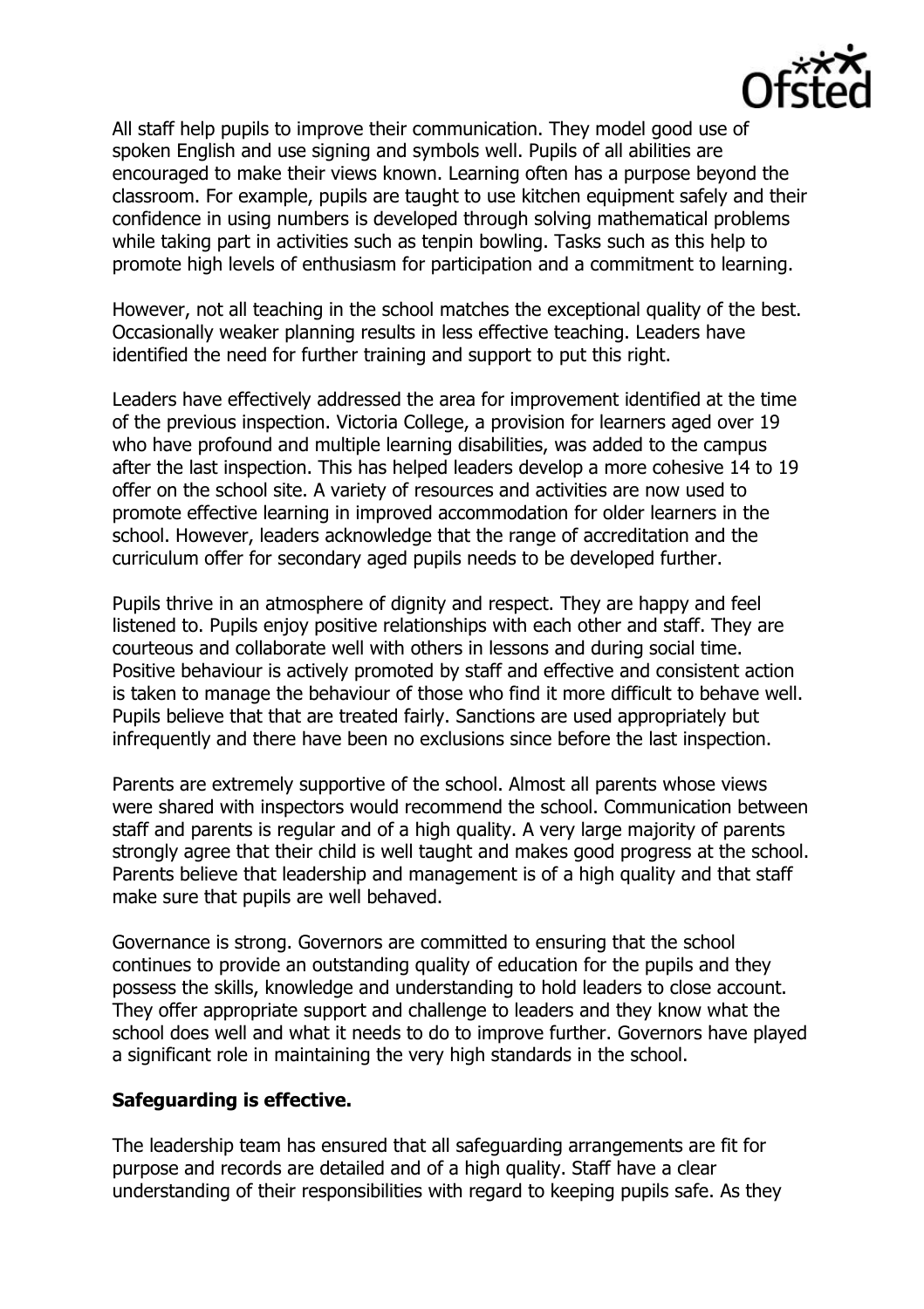

have received up-to-date training and regular updates, staff know what to do if they have a concern about a pupil's welfare.

Referrals are made promptly and outside agencies are used appropriately. Recordkeeping is thorough and careful checks are made on visitors and staff. Pupils are taught to stay safe in a range of situations. For example, they learn about online safety, road safety, healthy relationships and how to stay safe at home.

As a result of a strong safeguarding culture, all pupils, staff and parents whose views were shared with inspectors indicated that pupils feel safe as they are taught to stay safe in an effective way. No concerns about bullying were raised during the inspection and pupils are certain that staff would deal quickly and effectively with any unpleasantness, if it took place.

# **Inspection findings**

- All groups of pupils make rapid progress from their starting points throughout the school. Progress is tracked well and the detailed and accurate information that is collected is used to inform effective interventions when required. Individual pupils have achieved consistently well but, as leaders are aware, opportunities for wider accreditation are not established for all secondary-aged pupils. In particular, the 14 to 19 curriculum and qualifications for the most able are not fully developed.
- **Pupils are well supported to gain essential life skills. Independence is promoted** appropriately and older pupils benefit from worthwhile work experience. Pupils are effectively prepared for the next stage of their lives and almost all of those who have left the school have moved on to sustainable education and training since the last inspection.
- Assessment is accurate as information is checked in school, across the federation and externally. It is used well by the vast majority of staff to inform their planning but a few staff do not use it to carefully inform targets for individual pupils.
- The school is a vibrant learning environment. High-quality displays celebrate pupils' achievements and aid their learning. Homework is used well to promote family learning, consolidate what has taken place in the classroom, develop skills and deepen understanding. Parents believe that appropriate homework is set and pupils told inspectors that they enjoy doing the homework that they are given.
- Teaching is usually of the highest quality in the school. Teachers, teaching assistants and other adults generally work extremely well together to help pupils to develop their skills, including in reading, writing, communication and mathematics. Occasionally, though, planning is not considered carefully enough. Consequently, teaching assistants are slower to move learning on and activities do not accelerate the progress of those who find learning the most challenging in mixed-ability groups. This means that the progress that pupils make is not as rapid as elsewhere in the school.
- Children make an excellent start to their schooling within the early years setting. In common with other areas of the school, staff know the children well, teaching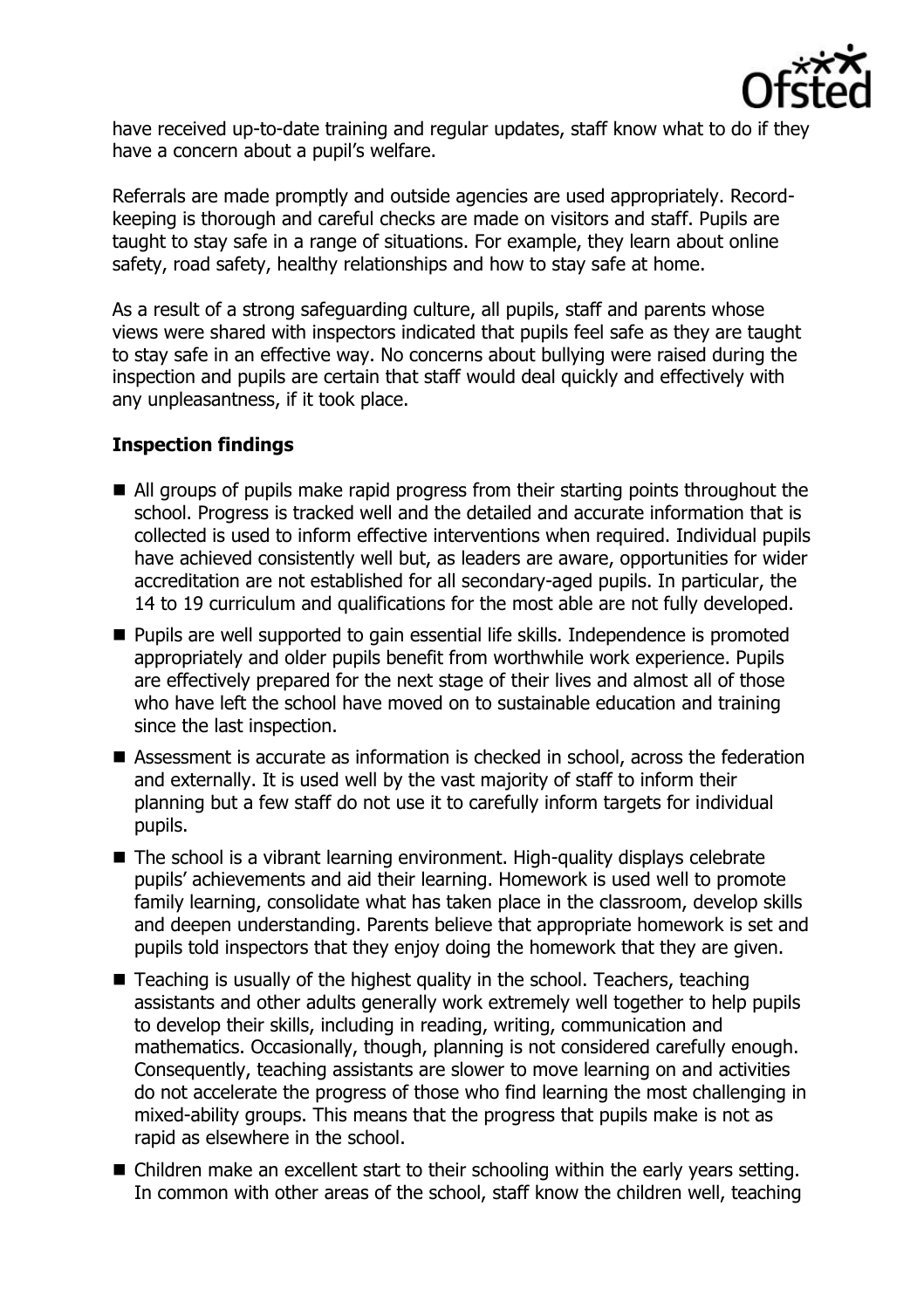

is of a very high quality, staff focus upon helping children make rapid progress and communication with parents is excellent. The early years provision is very well led and managed.

- Additional funding is used well in the school. For example, sports funding has been used to extend the range of activities that pupils can participate in, catchup funding has been used effectively to develop pupils' literacy and numeracy skills and pupil premium money has helped to ensure that disadvantaged pupils make similar progress to others in the school.
- Effective action has been taken to improve the attendance of individuals and support pupils who are absent for medical reasons. The family support worker engages positively with pupils and their parents to help those who are unable to attend regularly. When attendance is analysed without those who are absent for legitimate medical reasons, the school's overall attendance is similar to that of mainstream settings.

# **Next steps for the school**

Leaders and those responsible for governance should ensure that:

- $\blacksquare$  the 14 to 19 curriculum and qualifications are extended for the most able pupils and accreditation opportunities for all secondary-aged pupils are widened
- $\blacksquare$  all teaching matches that of the best that is evident in the school by ensuring that all staff use the assessment information that is available to them to plan to help pupils to make rapid progress.

I am copying this letter to the chair of the governing body, the regional schools commissioner and the director of children's services for Birmingham. This letter will be published on the Ofsted website.

Yours sincerely

Simon Mosley **Her Majesty's Inspector**

## **Information about the inspection**

Inspectors held meetings with you, the head of school, other leaders, staff, seven governors, including the chair of the governing body, and a representative of the Birmingham Education Partnership. The lead inspector also spoke to a consultant who works with the school by telephone.

Inspectors made short visits to 20 lessons with senior leaders and looked at pupils' files and books. We talked to pupils informally and formally and spoke to parents